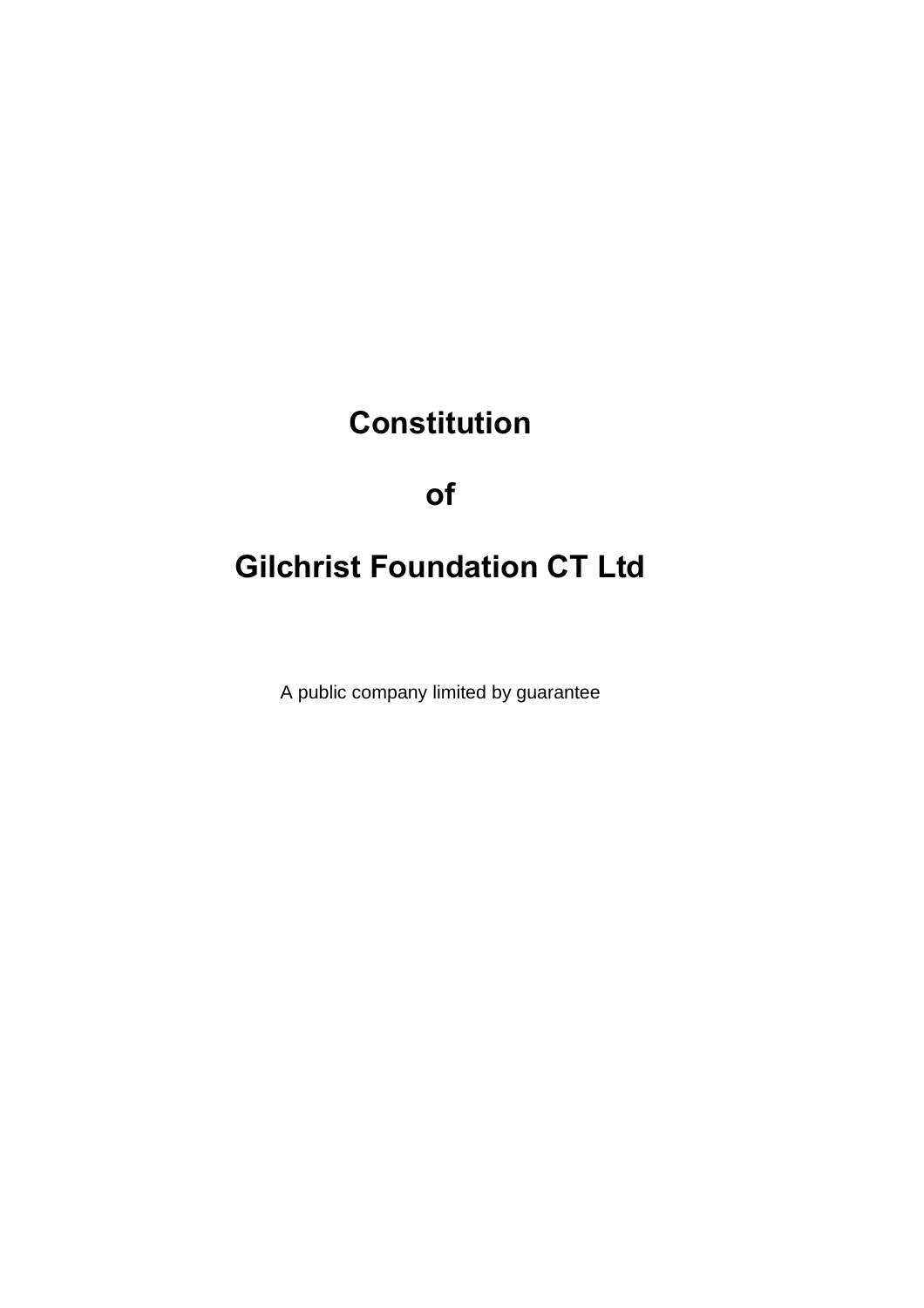# **Contents**

| 1.  |                           |  |  |  |
|-----|---------------------------|--|--|--|
| 2.  |                           |  |  |  |
|     |                           |  |  |  |
| 3.  |                           |  |  |  |
| 4.  |                           |  |  |  |
|     |                           |  |  |  |
| 5.  |                           |  |  |  |
|     |                           |  |  |  |
| 6.  |                           |  |  |  |
| 7.  |                           |  |  |  |
|     |                           |  |  |  |
| 8.  |                           |  |  |  |
| 9.  |                           |  |  |  |
| 10. |                           |  |  |  |
| 11. |                           |  |  |  |
| 12. |                           |  |  |  |
|     |                           |  |  |  |
| 13. |                           |  |  |  |
| 14. |                           |  |  |  |
| 15. |                           |  |  |  |
| 16. |                           |  |  |  |
|     | Duties of directors.<br>8 |  |  |  |
| 17. |                           |  |  |  |
| 18. |                           |  |  |  |
|     |                           |  |  |  |
| 19. |                           |  |  |  |
| 20. |                           |  |  |  |
| 21. |                           |  |  |  |
| 22. |                           |  |  |  |
| 23. |                           |  |  |  |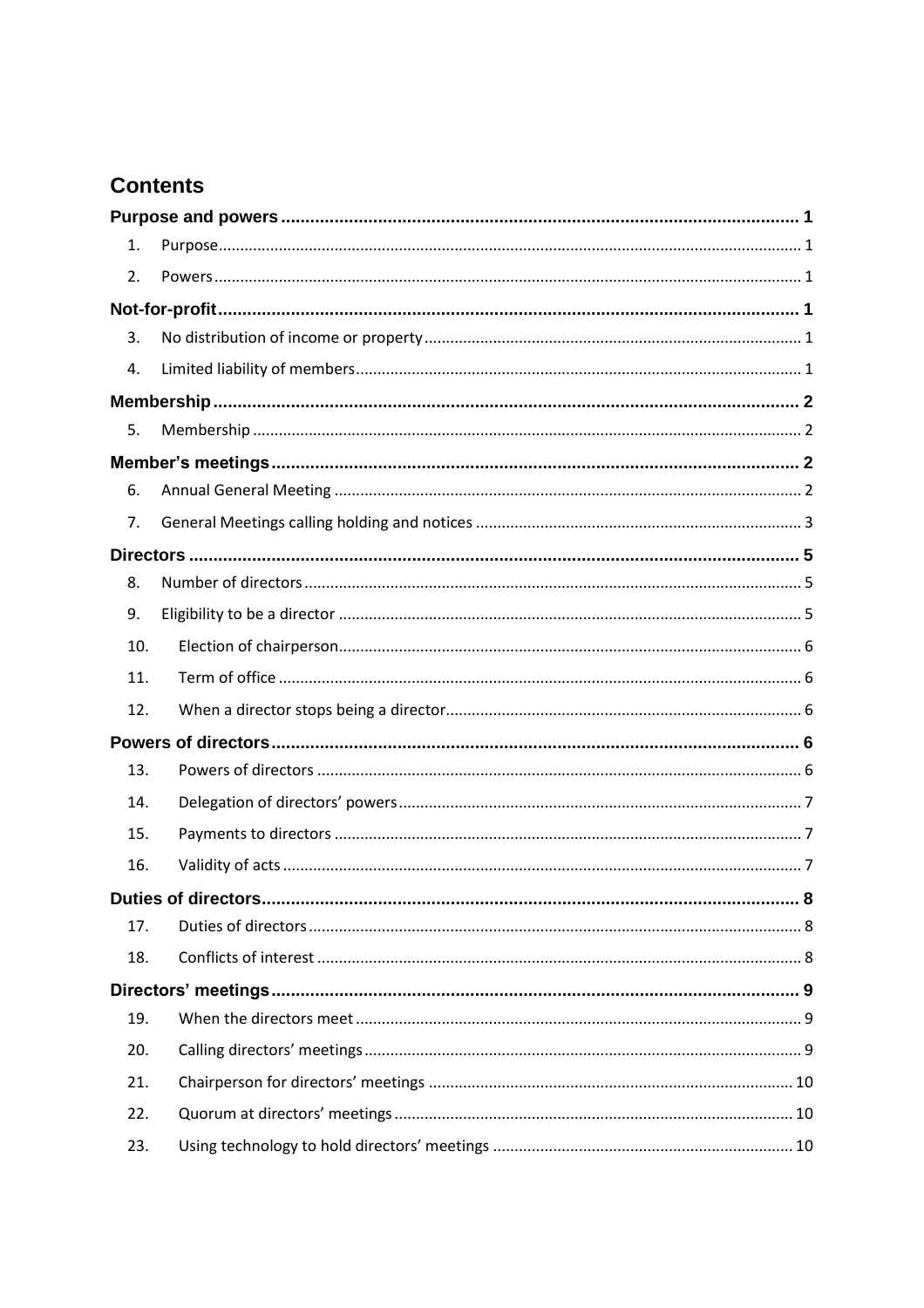| 24. |  |
|-----|--|
| 25. |  |
|     |  |
| 26. |  |
|     |  |
| 27. |  |
| 28. |  |
|     |  |
| 29. |  |
| 30. |  |
| 31. |  |
|     |  |
| 32. |  |
| 33. |  |
|     |  |
| 34. |  |
| 35. |  |
| 36. |  |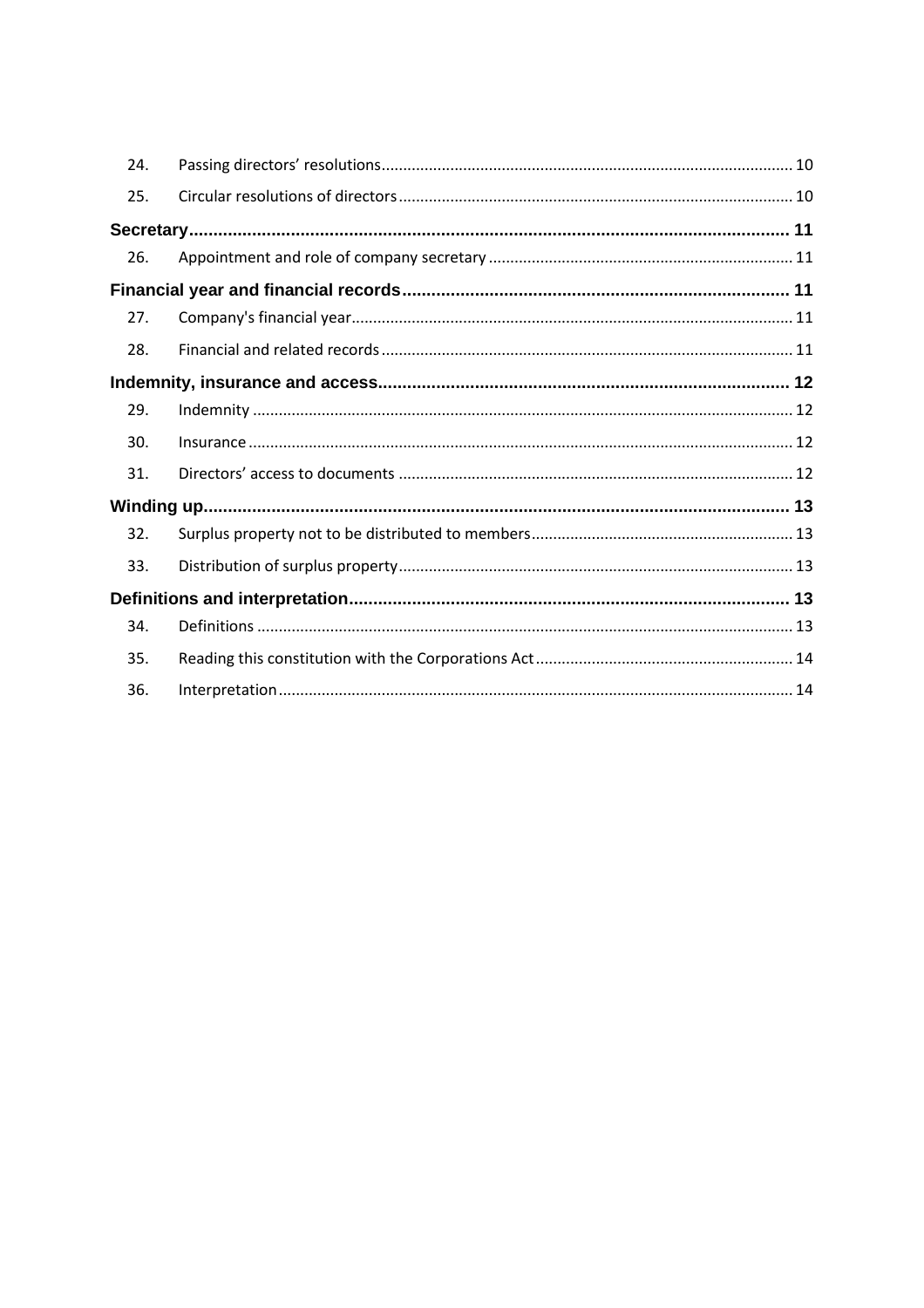## <span id="page-3-0"></span>**Purpose and powers**

### <span id="page-3-1"></span>**1. Purpose**

- 1.1 The company's purpose is to act as a corporate trustee for a public ancillary fund.
- 1.2 To achieve its purpose, the company may, without limitation do all other things incidental or conducive to the attainment of its purpose.

### <span id="page-3-2"></span>**2. Powers**

The company has all of the powers of:

- a. an individual; and
- b. a public company limited by guarantee under the Corporations Act.

# <span id="page-3-3"></span>**Not-for-profit**

### <span id="page-3-4"></span>**3. No distribution of income or property**

- 3.1 The income and property of the company must only be applied towards promoting the company's purpose set out in this constitution.
- 3.2 The company must not distribute any of its income or property directly or indirectly to a member, except that the company may pay a member for goods or services they have provided or expenses they have properly incurred at fair and reasonable rates or rates more favourable to the company.

### <span id="page-3-5"></span>**4. Limited liability of members**

- The liability of members is limited to the amount of the guarantee in rule 4.2.
- A member must contribute an amount not more than \$10 (the guarantee amount) to the property of the company if the company is wound up whilst they are a member, or within 12 months after they stop being a member, towards the:
	- a. debts and liabilities of the company incurred before the member stopped being a member; or
	- b. costs of winding up.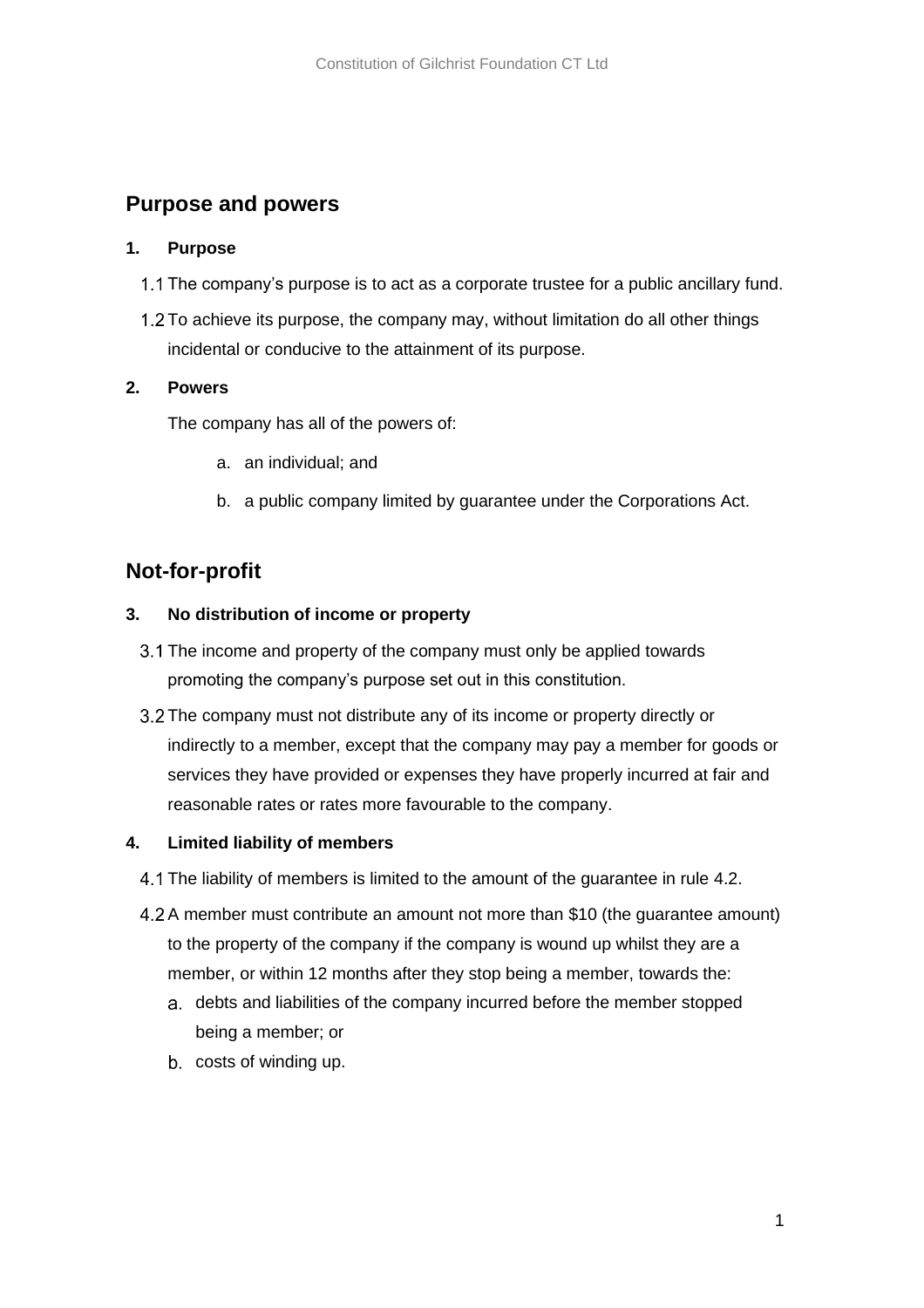# <span id="page-4-0"></span>**Membership**

### <span id="page-4-1"></span>**5. Membership**

- 5.1 The members of the company are:
	- a. the initial members; and
	- b. any other member admitted to membership in accordance with this constitution.
- 5.2 The only class of membership is ordinary membership.
- 5.3 Membership is personal to the member and is not transferable.
- 5.4 An individual who has the nomination of another member and who agrees to:
	- a. support the purpose of the company; and
	- b. comply with the company's constitution, including paying the guarantee amount, may apply for membership in the form approved by the board.
- 5.5 The members may accept or reject an application for membership at their absolute discretion and do not need to give a reason for their decision.
- 5.6 A person immediately stops being a member if they:
	- 5.6.1 die
	- 5.6.2 resign, by writing to the secretary
	- 5.6.3 are expelled by special resolution of the members at a members meeting.

## <span id="page-4-2"></span>**Member's meetings**

### <span id="page-4-3"></span>**6. Annual General Meeting**

- 6.1 A general meeting, called the annual general meeting, must be held:
	- 6.1.1 within 18 months after registration of the company, and
	- 6.1.2 after the first annual general meeting, at least once in every calendar year.
- Even if these items are not set out in the notice of meeting, the business of an annual **general meeting** may include: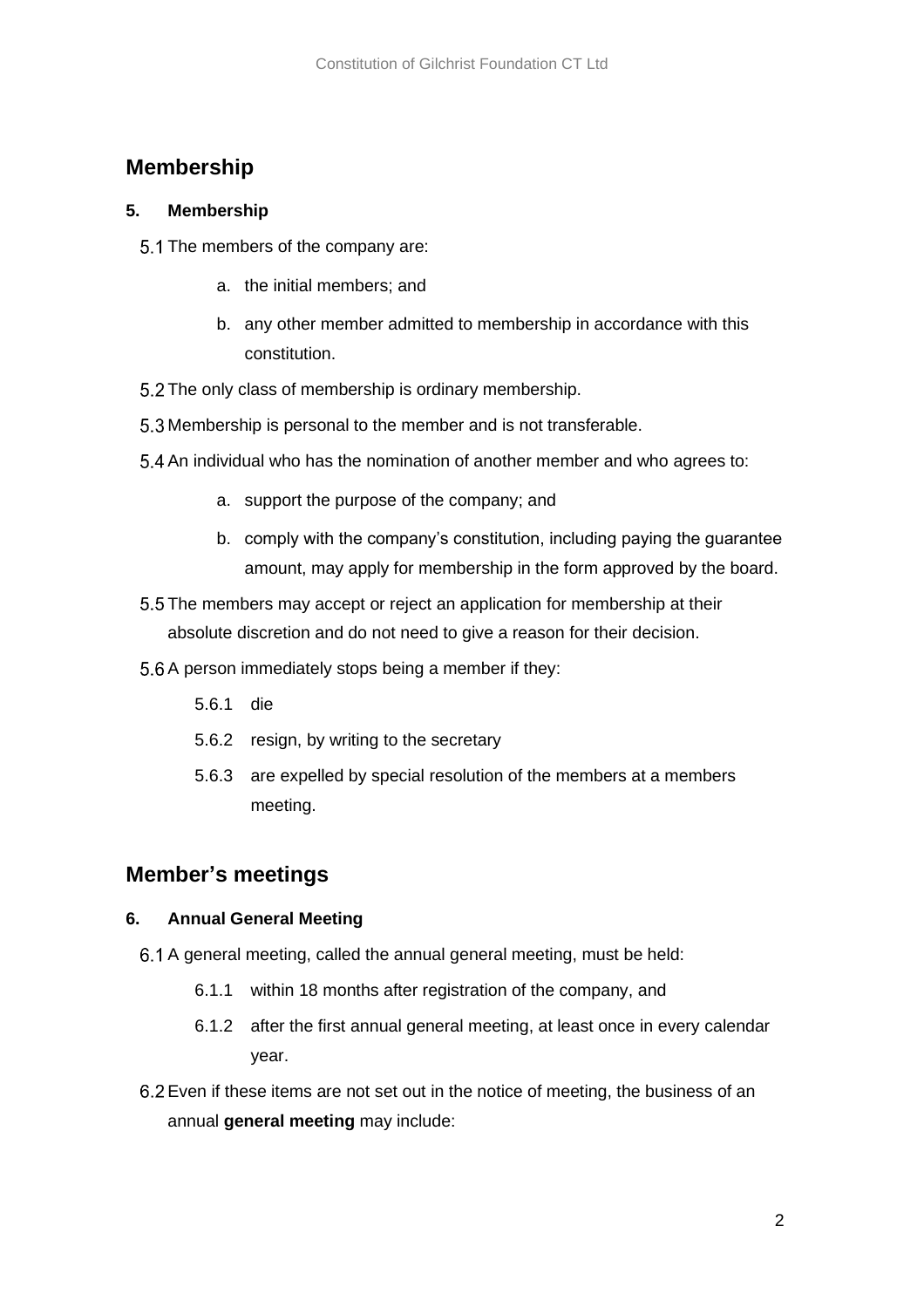- 6.2.1 a review of the company's activities
- 6.2.2 a review of the company's finances
- 6.2.3 any auditor's report
- 6.2.4 the election of directors, and
- 6.2.5 the appointment and payment of auditors, if any.
- 6.3 Before or at the annual general meeting, the directors must give information to the members on the company's activities and finances during the period since the last annual general meeting.
- 6.4 The chairperson of the annual general meeting must give members as a whole a reasonable opportunity at the meeting to ask questions or make comments about the management of the company.

### <span id="page-5-0"></span>**7. General Meetings calling holding and notices**

- 7.1 The directors may call a general meeting of the members.
- 7.2 A member may make a written request to the company for a general meeting to be held. If the directors do not call the meeting within 21 days of being requested under this rule, the member who made the request may call and arrange to hold a general meeting.
- 7.3 Notice of a general meeting must be given to:
	- 7.3.1 each member entitled to vote at the meeting
	- 7.3.2 each director, and
	- 7.3.3 the auditor (if any).
- 7.4 Notice of a general meeting must be provided in writing at least 21 days before the meeting.
- 7.5 Shorter notice than 21 days may be given if all the members entitled to attend and vote at the annual general meeting agree, unless the meeting is to
	- 7.5.1 remove a member
	- 7.5.2 remove a director
	- 7.5.3 appoint a director in order to replace a director who was removed, or
	- 7.5.4 remove an auditor.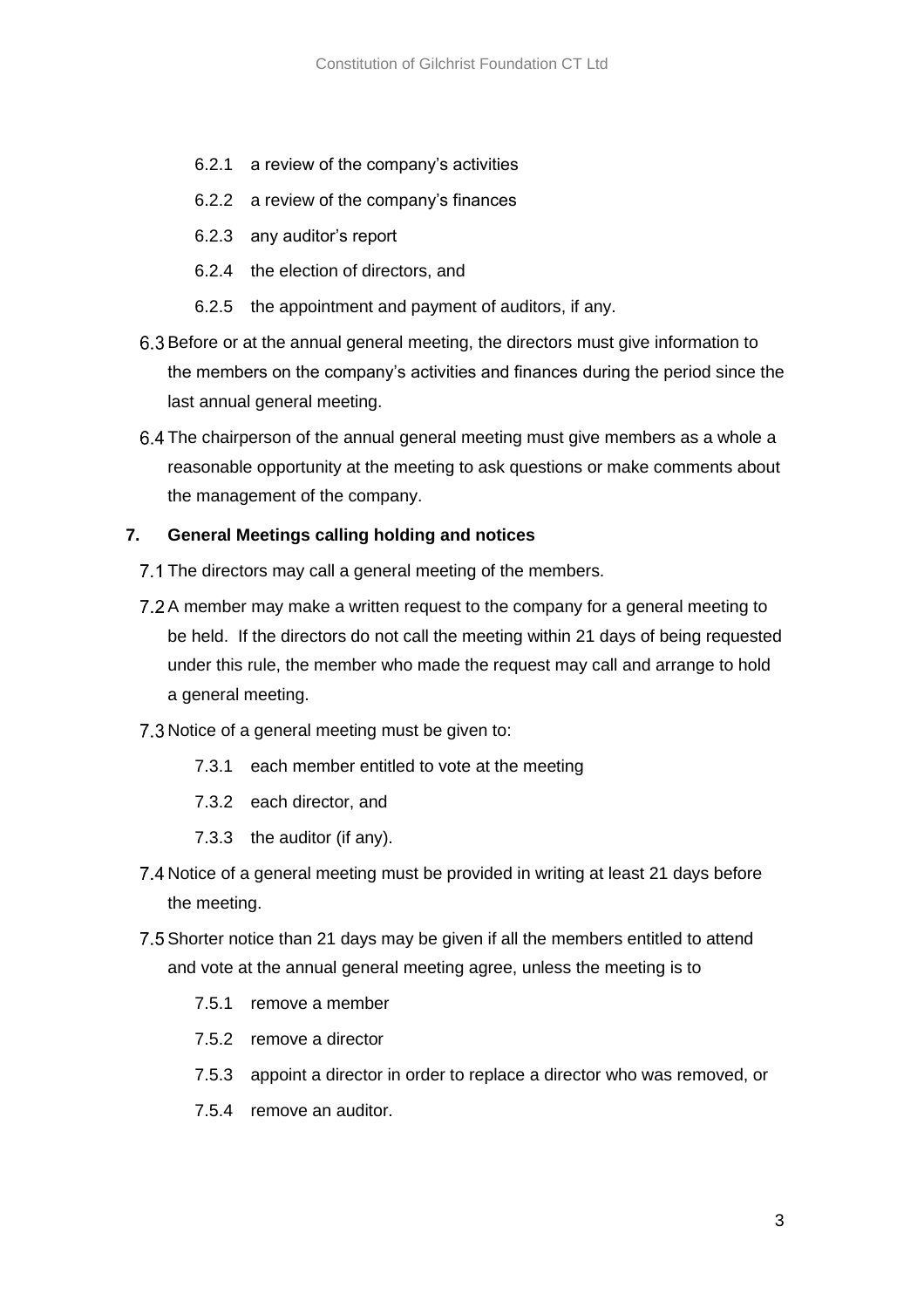- 7.6 Notice of a general meeting must include:
	- 7.6.1 the place, date and time for the meeting (and if the meeting is to be held in two or more places, the technology that will be used to facilitate this)
	- 7.6.2 the general nature of the meeting's business
	- 7.6.3 if applicable, that a special resolution is to be proposed and the words of the proposed resolution
- 7.7 If a general meeting is adjourned (put off) for one month or more, the members must be given new notice of the resumed meeting.
- 7.8 For a general meeting to be held, at least 2 members (a quorum) must be present (in person, by proxy or by representative) for the whole meeting. When determining whether a quorum is present, a person may only be counted once (even if that person is a representative or proxy of more than one member).
- 7.9 No business may be conducted at a **general meeting** if a quorum is not present.
- $7.10$ If there is no quorum present within 30 minutes after the starting time stated in the notice of general meeting, the general meeting is adjourned to the date, time and place that the chairperson specifies. If the chairperson does not specify one or more of those things, the meeting is adjourned to:

7.10.1 if the date is not specified – the same day in the next week

7.10.2 if the time is not specified – the same time, and

7.10.3 if the place is not specified – the same place.

- $7.11$ If no quorum is present at the resumed meeting within 30 minutes after the starting time set for that meeting, the meeting is cancelled.
- $7.12$ The auditor (if any) is entitled to attend any general meeting and to be heard by the members on any part of the business of the meeting that concerns the auditor in the capacity of auditor.
- 7.13 The company may hold a general meeting at two or more venues using any technology that gives the members as a whole a reasonable opportunity to participate, including to hear and be heard. Anyone using this technology is taken to be present in person at the meeting.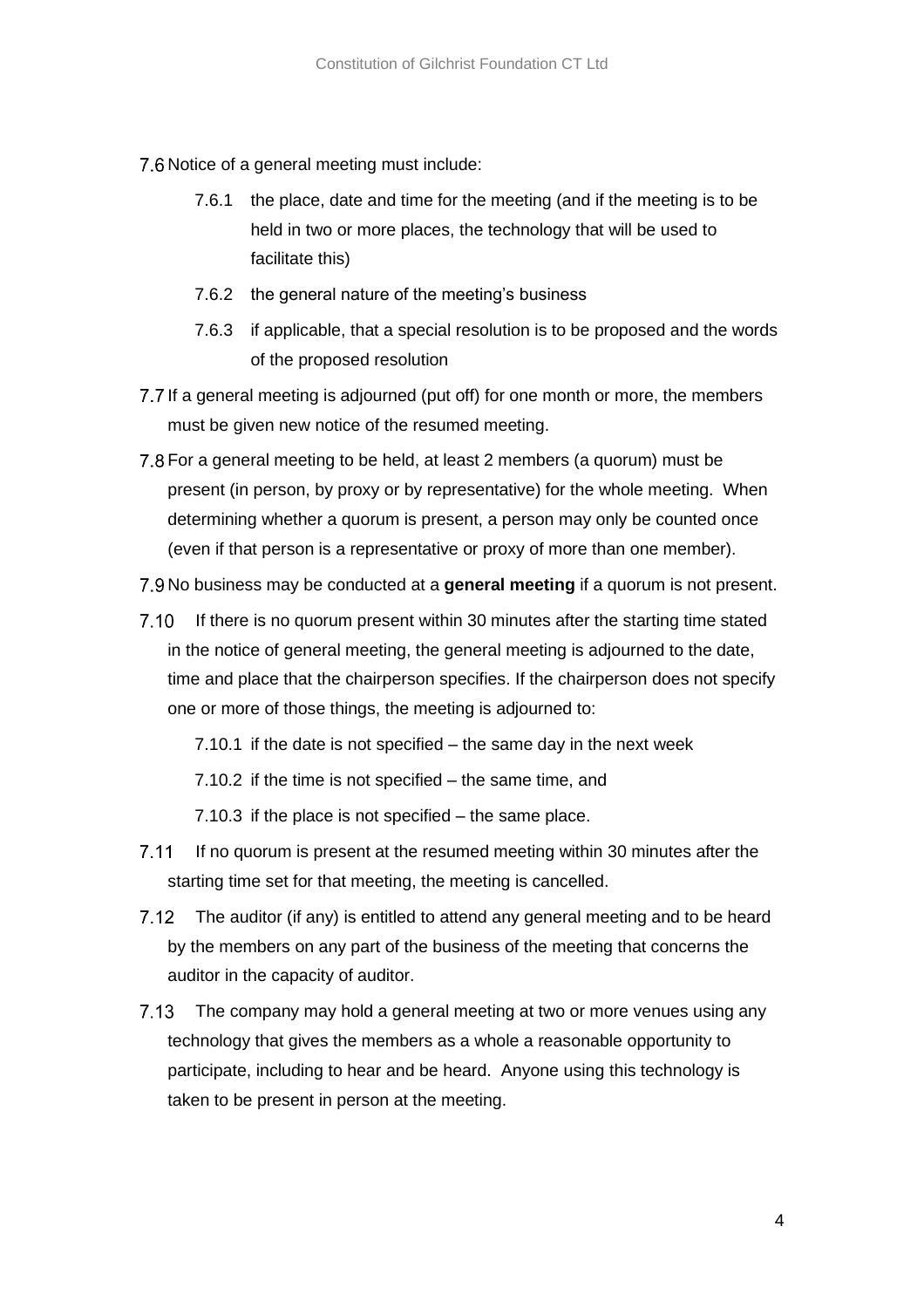- $7.14$ The chairperson is responsible for the conduct of the **general meeting**, and for this purpose must give members a reasonable opportunity to make comments and ask questions (including to the auditor (if any)).
- The directors may put a resolution to the members to pass a resolution without a general meeting being held (a circular resolution). A circular resolution is passed if all the members entitled to vote on the resolution sign or agree to the circular resolution. The company may send a circular resolution by email to members and members may agree by sending a reply email to that effect, including the text of the resolution in their reply.
- $7.16$ Each member has one vote at a members meeting.
- 7.17 Voting must be conducted and decided by:
	- 7.17.1 a show of hands
	- 7.17.2 a vote in writing (secret ballot), or
	- 7.17.3 another method chosen by the chairperson that is fair and reasonable in the circumstances.

### <span id="page-7-0"></span>**Directors**

### <span id="page-7-1"></span>**8. Number of directors**

The company must have at least three and not more than seven directors, consisting of:

- up to 4 persons appointed by the member using such process as the members determines; and
- up to 3 persons appointed by the board using such process as the board determines.

### <span id="page-7-2"></span>**9. Eligibility to be a director**

- 9.1 A majority of the directors must fall within the definition of an ITAA Community Responsible Person.
- 9.2 The board must have a policy which sets out the necessary skills, experience knowledge and capacity required by a director of the company, to guide the member and the board in appointments to the board.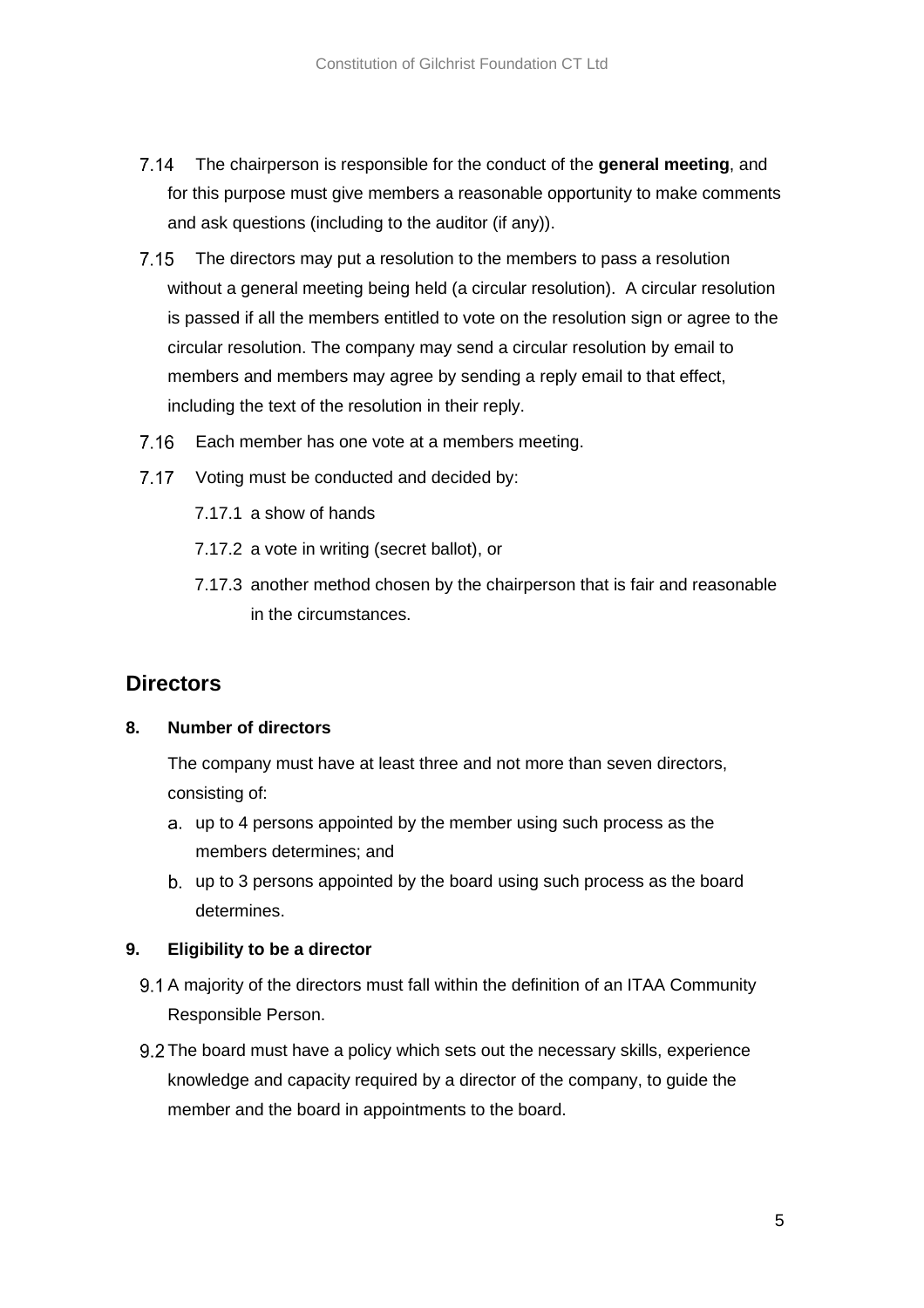9.3 If the number of directors is reduced to less than three or is less than the number required for a quorum, the continuing directors may act for the purpose of increasing the number of directors to three or to facilitate the appointment of directors by the member but for no other purpose.

### <span id="page-8-0"></span>**10. Election of chairperson**

The board must appoint a director as the chairperson.

### <span id="page-8-1"></span>**11. Term of office**

- $11.1$ A director's term of office is for a period of three years.
- An eligible person may be re-elected or re-appointed as a director except that  $11.2$ a person who has held office for a continuous period of nine years must stand down for at least 2 years before being eligible for election or appointment as a director.

### <span id="page-8-2"></span>**12. When a director stops being a director**

A director ceases to be a director if they:

- a. give written notice of resignation as a director to the company;
- b. die;
- c. are removed from office by the member;
- are absent for three consecutive directors' meetings without approval from the directors;
- become ineligible to be a director of the company under the Corporations Act or this constitution; or
- were appointed by the board and the board determines to remove them as a director;
- were a director by virtue of their employment by the company and they cease to be employed by the company.

### <span id="page-8-3"></span>**Powers of directors**

### <span id="page-8-4"></span>**13. Powers of directors**

 $13.1$ The directors are responsible for managing and directing the activities of the company to achieve the purpose.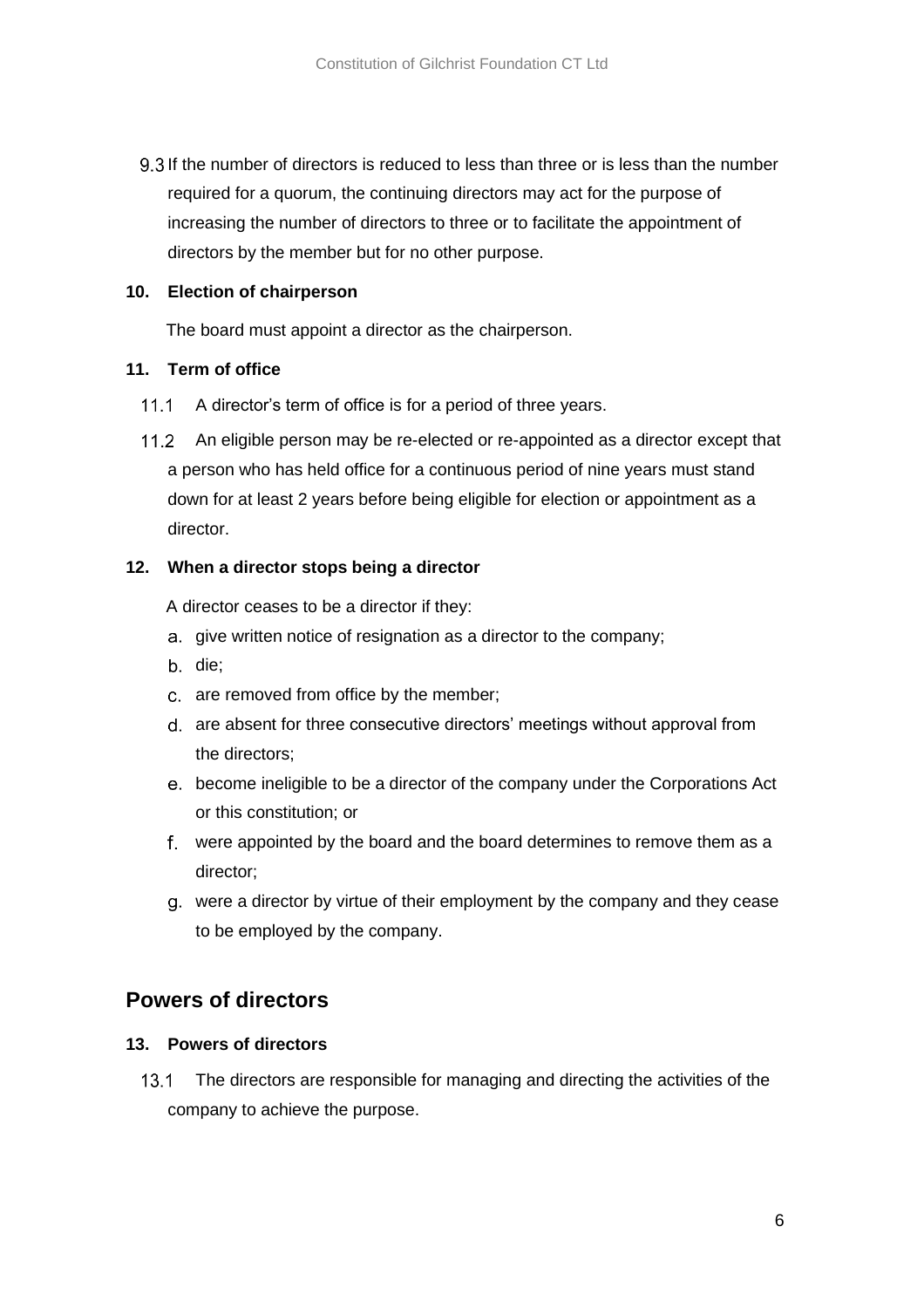- $13.2$ The directors may exercise all the powers of the company except for powers that, under the Corporations Act or this constitution, may only be exercised by members.
- $13.3$ The directors must oversight the responsible financial management of the company and any trust of which the company is trustee.
- 13.4 The directors may make regulations and policies consistent with this constitution for the proper control, management and administration of the company and amend or rescind those documents.

### <span id="page-9-0"></span>**14. Delegation of directors' powers**

- $14.1$ The directors may delegate any of their powers and functions to a committee, a director, an employee of the company (such as a chief executive officer) or any other person, as they consider appropriate.
- 14.2 A person must exercise any delegated powers in accordance with any instructions or directions from the board.

### <span id="page-9-1"></span>**15. Payments to directors**

- $15.1$ The company must not remunerate a director for their performance of the role of director.
- <span id="page-9-3"></span>15.2 The company may:
	- a. pay a director for work they do for the company, other than as a director, if the amount is no more than a reasonable fee for the work done; or
	- b. reimburse a director for expenses properly incurred by the director in connection with the affairs of the company.
- $15.3$ Any payment made under rule [15.2](#page-9-3) must be approved by the board.
- $15.4$ The company may pay premiums for insurance indemnifying directors, as allowed for by law (including the Corporations Act) and this constitution.

#### <span id="page-9-2"></span>**16. Validity of acts**

 $16.1$ All acts done at any meeting of the directors or by a committee or by any person acting as a director are, notwithstanding that it is afterwards discovered: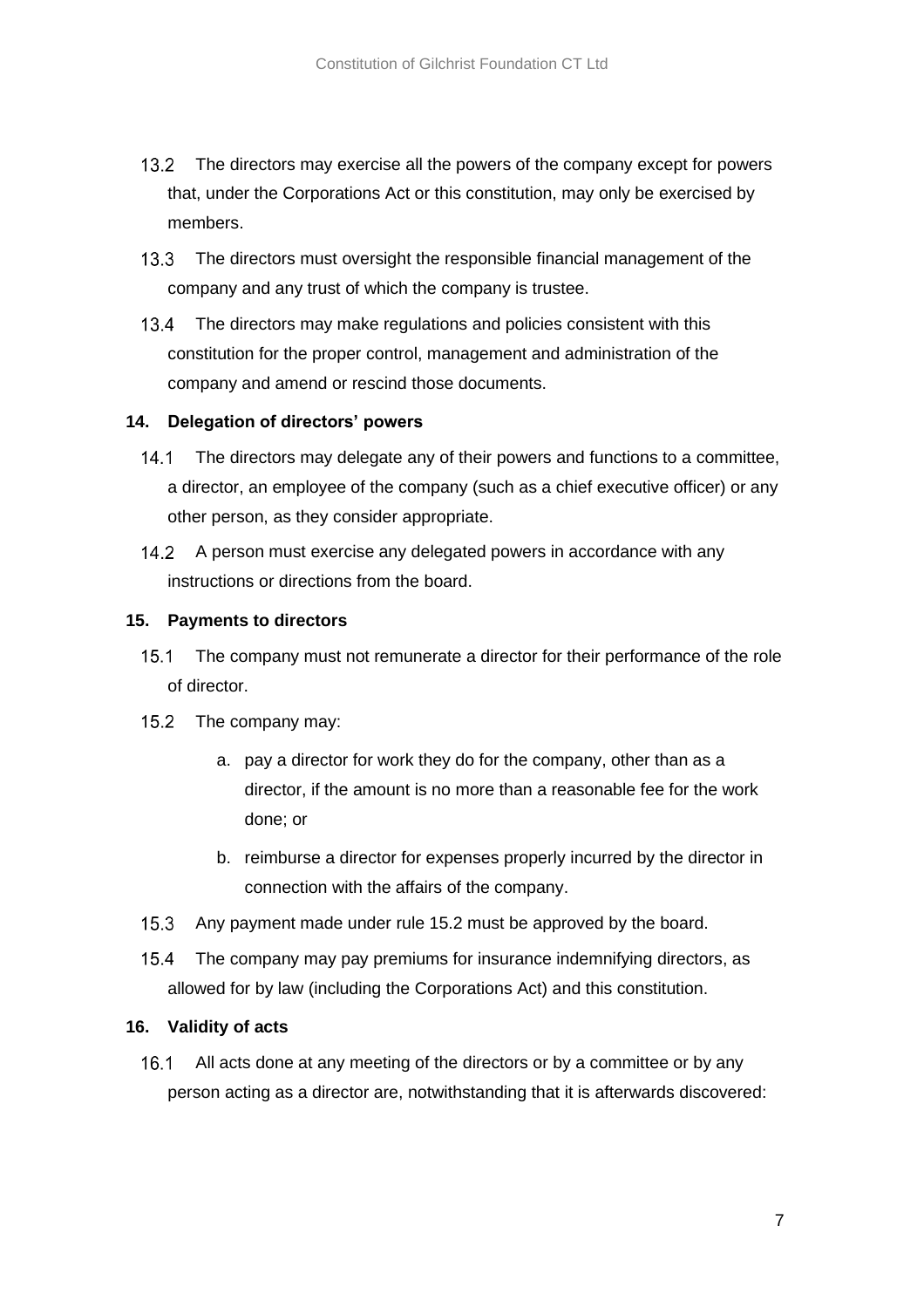- a. that there was some defect in the appointment of any of the directors; or
- b. the committee or the person acting as a director or that any of them were disqualified,

valid as if every person had been duly appointed and was qualified and continued to be a director or a member of the committee (as the case may be).

### <span id="page-10-0"></span>**Duties of directors**

### <span id="page-10-1"></span>**17. Duties of directors**

 $17.1$ The directors must comply with their duties as directors under legislation and common law (judge-made law).

### <span id="page-10-2"></span>**18. Conflicts of interest**

- $18.1$ A director must disclose the nature and extent of any actual or perceived material conflict of interest in a matter that is being considered at a meeting of directors (or that is proposed in a circular resolution):
	- a. to the other directors; or
	- b. if all of the directors have the same conflict of interest, to the members at the next general meeting, or at an earlier time if reasonable to do so.
- $18.2$ The disclosure of a conflict of interest by a director must be recorded in the minutes of the meeting.
- $18.3$ Each director who has a material personal interest in a matter that is being considered at a meeting of directors (or that is proposed in a circular resolution) must not, except as provided under rule [18.4:](#page-10-3)
	- a. be present at the meeting while the matter is being discussed; or
	- b. vote on the matter.
- <span id="page-10-3"></span> $18.4$ A director may still be present and vote if:
	- a. their interest arises because they are a member of the company, and the other members have the same interest;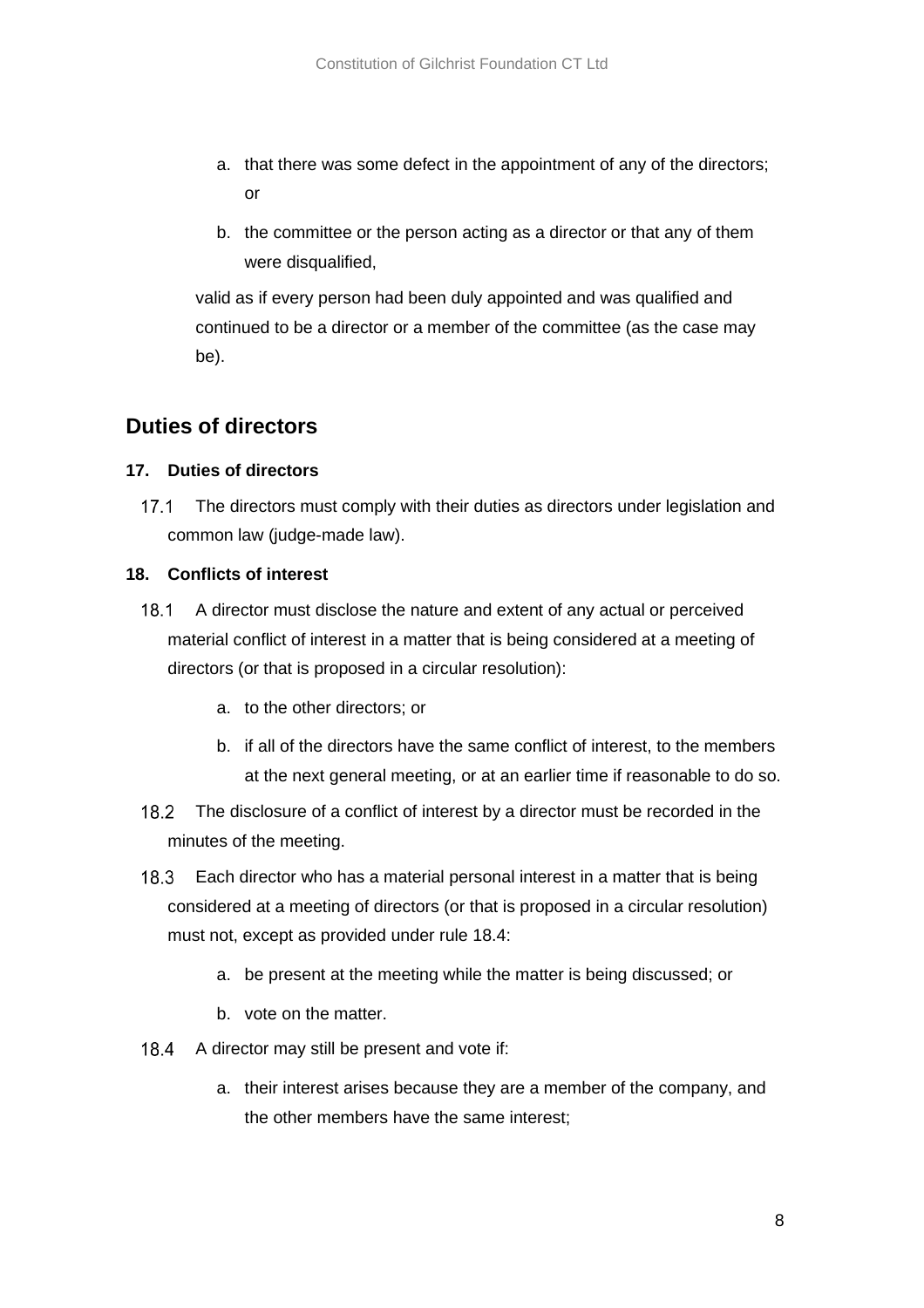- b. their interest relates to an insurance contract that insures, or would insure, the director against liabilities that the director incurs as a director of the company (see rule 30);
- c. their interest relates to a payment by the company under rule 29 (indemnity), or any contract relating to an indemnity that is allowed under the Corporations Act;
- d. the Australian Securities and Investments Commission (ASIC) makes an order allowing the director to vote on the matter, or
- e. the directors who do not have a material personal interest in the matter pass a resolution that:
	- (i) identifies the director, the nature and extent of the director's interest in the matter and how it relates to the affairs of the company; and
	- (ii) provides that those directors are satisfied that the interest should not stop the director from voting or being present.
- $18.5$ A contract or arrangement made between the company and a director is not invalid or voidable merely because the director has an interest in that contract or arrangement.

### <span id="page-11-0"></span>**Directors' meetings**

### <span id="page-11-1"></span>**19. When the directors meet**

The directors may decide how often, where and when they meet.

### <span id="page-11-2"></span>**20. Calling directors' meetings**

- A director may call a directors' meeting by giving reasonable notice to all of  $20.1$ the other directors.
- 20.2 A director may be given notice of a meeting in writing or by any other means of communication that has previously been agreed to by all of the directors.
- 20.3 A notice of a directors meeting:
	- a. must specify the time and place of the meeting;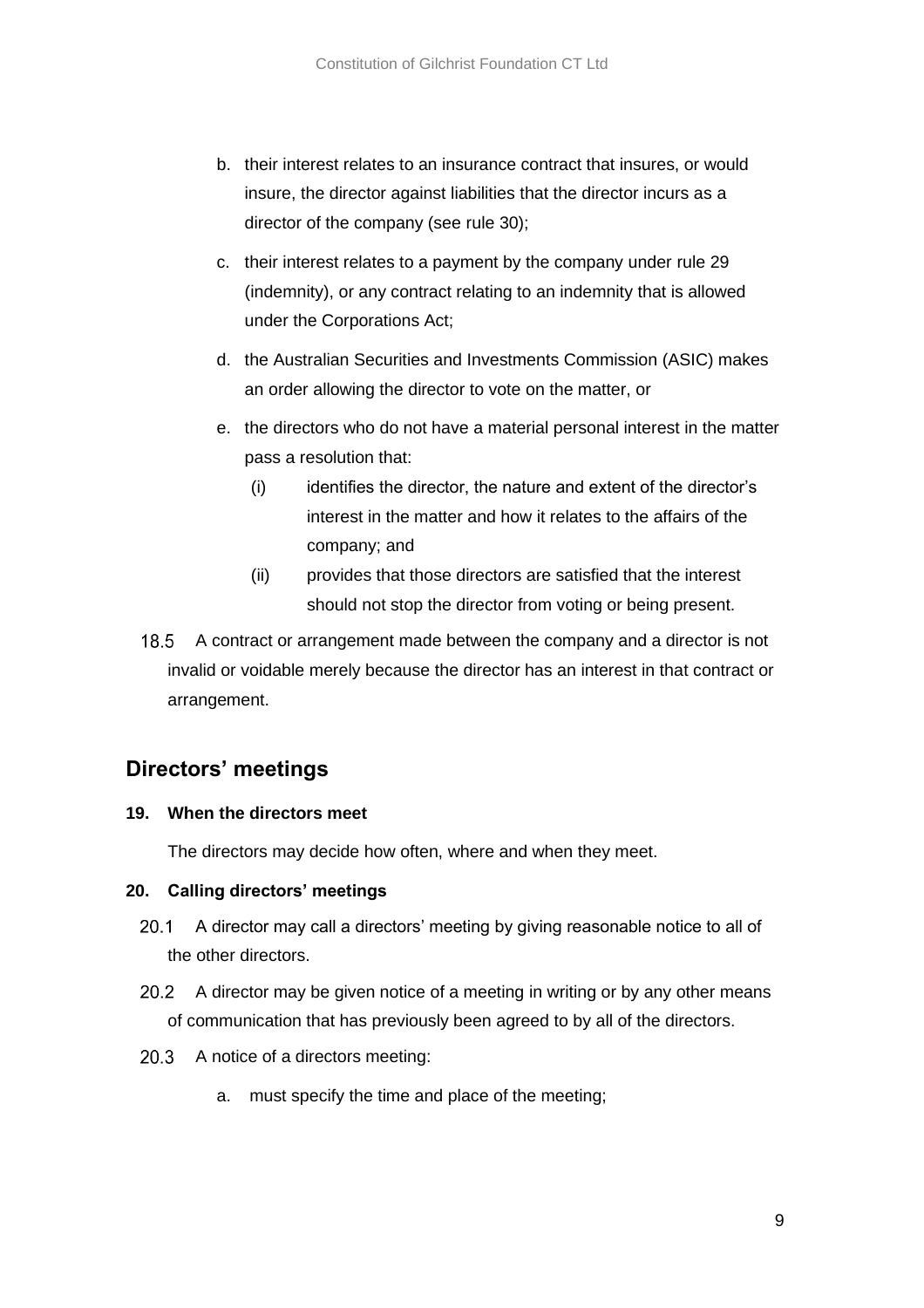- b. need not state the nature of the business to be transacted at the meeting;
- c. may be given immediately before the meeting.

### <span id="page-12-0"></span>**21. Chairperson for directors' meetings**

- $21.1$ The chairperson is entitled to chair directors' meetings.
- $21.2$ The chairperson does not have a casting vote.
- $21.3$ The directors at a board meeting may choose a director to be the chairperson for that meeting if the chairperson is:
	- a. not present within 30 minutes after the starting time set for the meeting; or
	- b. present but does not want to act as chairperson of the meeting.

#### <span id="page-12-1"></span>**22. Quorum at directors' meetings**

- $22.1$ Unless the directors determine otherwise, the quorum for a directors' meeting is a majority (more than 50%) of directors.
- 22.2 A quorum must be present for the whole directors' meeting.

#### <span id="page-12-2"></span>**23. Using technology to hold directors' meetings**

- $23.1$ The directors may hold their meetings by using any technology (such as video or teleconferencing) that is agreed to by all of the directors.
- $23.2$ The directors' agreement may be a standing (ongoing) one.
- $23.3$ A director may only withdraw their consent within a reasonable period before the meeting.

#### <span id="page-12-3"></span>**24. Passing directors' resolutions**

A directors' resolution must be passed by a majority of the votes cast by directors present and entitled to vote on the resolution.

#### <span id="page-12-4"></span>**25. Circular resolutions of directors**

A resolution in writing of which notice has been given to all directors and which is signed or consented to by all of the directors entitled to vote on the resolution is as valid and effectual as if it had been passed at a meeting of the directors duly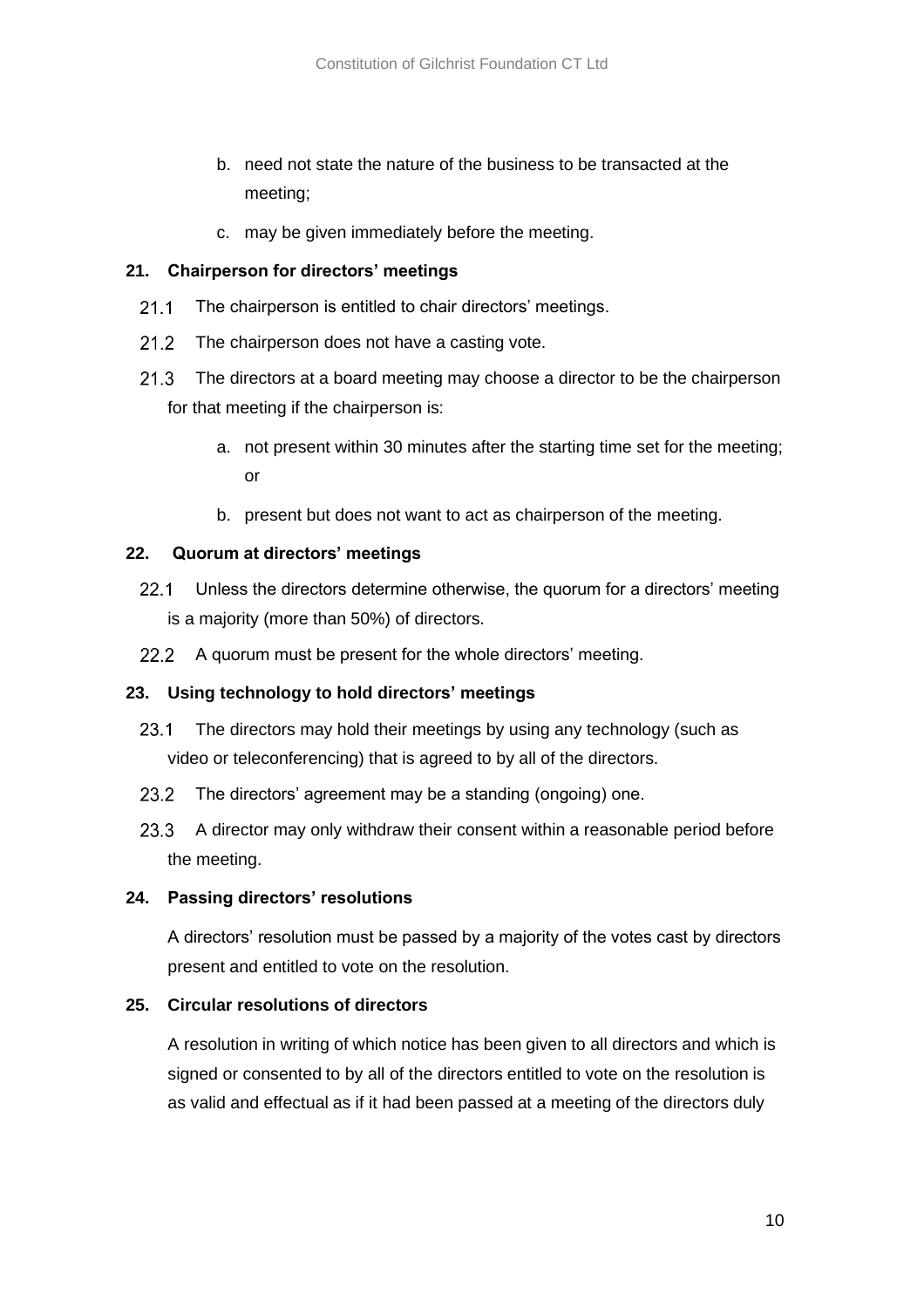called and constituted and may consist of several documents in the same form, each signed or consented to by one or more of the directors.

### <span id="page-13-0"></span>**Secretary**

### <span id="page-13-1"></span>**26. Appointment and role of company secretary**

- $26.1$ The company must have at least one company secretary, who may also be a director.
- 26.2 A company secretary must be appointed by the directors (after giving the company their signed consent to act as secretary of the company) and may be removed by the directors.
- 26.3 The directors must decide the terms and conditions under which the company secretary is appointed, including any remuneration.
- 26.4 The role of the company secretary includes:
	- a. maintaining a register of the company's members; and
	- b. maintaining the minutes and other records of general meetings (including notices of meetings), directors' meetings and circular resolutions.

### <span id="page-13-2"></span>**Financial year and financial records**

### <span id="page-13-3"></span>**27. Company's financial year**

The company's financial year is from 1 July in one year to 30 June in the following year, unless the directors pass a resolution to change the financial year.

### <span id="page-13-4"></span>**28. Financial and related records**

- $28.1$ The company must make and keep written financial records that:
	- a. correctly record and explain its transactions and financial position and performance; and
	- b. enable true and fair financial statements to be prepared and to be audited.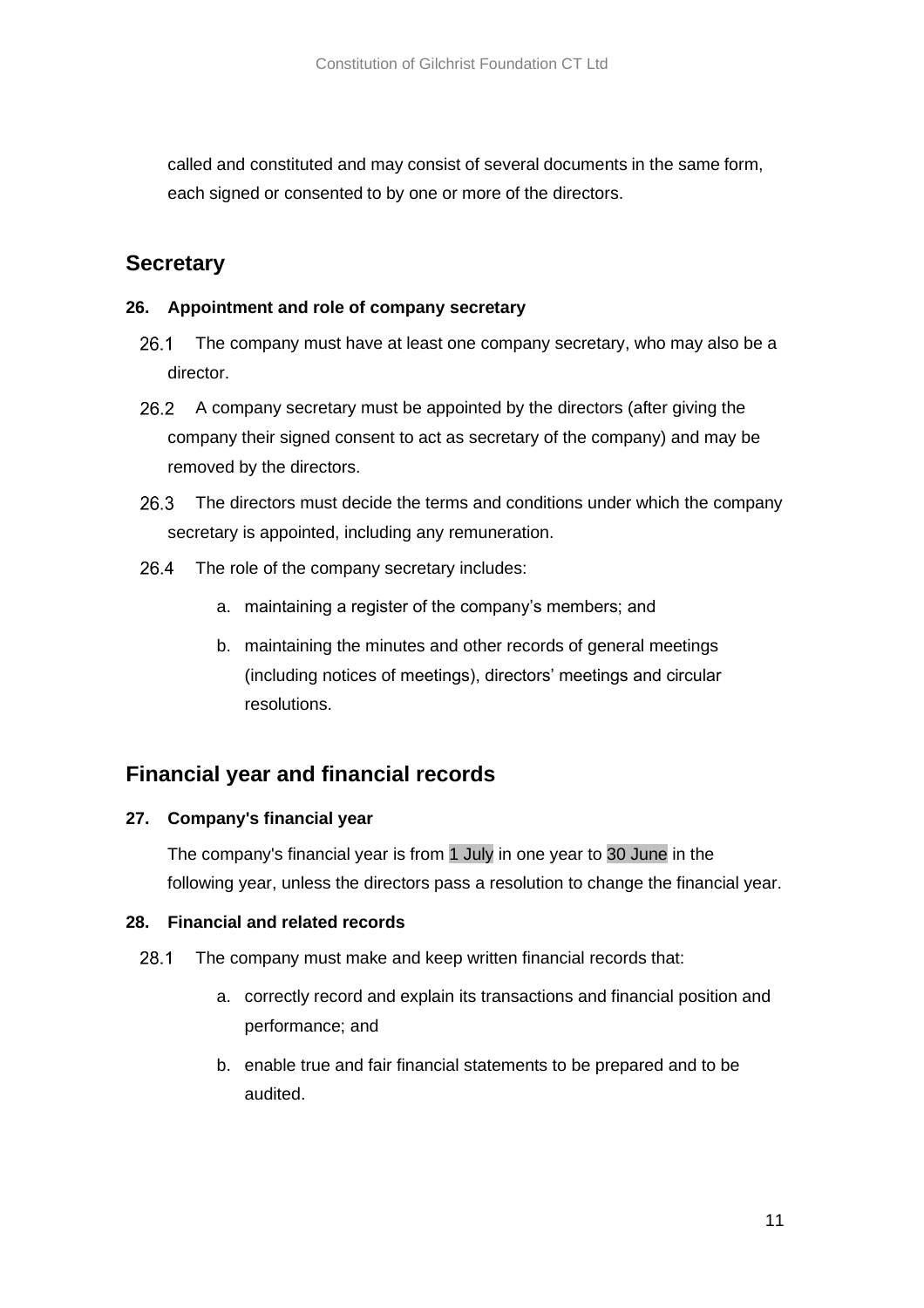- $28.2$ The company must also keep written records that correctly record its operations.
- 28.3 The company must retain its records for at least 7 years.
- 28.4 The directors must take reasonable steps to ensure that the company's records are kept safe.

### <span id="page-14-0"></span>**Indemnity, insurance and access**

### <span id="page-14-1"></span>**29. Indemnity**

- The company indemnifies each officer of the company out of the property of 29.1 the company, to the relevant extent, against all losses and liabilities (including costs, expenses and charges) incurred by that person as an officer of the company.
- $29.2$ In this rule, 'officer' means a director or secretary and includes a director or secretary after they have ceased to hold that office.
- $29.3$ In this rule, 'to the relevant extent' means:
	- a. to the extent that the company is not precluded by law (including the Corporations Act) from doing so; and
	- b. for the amount that the officer is not otherwise entitled to be indemnified and is not actually indemnified by another person (including an insurer under an insurance policy).
- 29.4 The indemnity is a continuing obligation and is enforceable by an officer even though that person is no longer an officer of the company.

#### <span id="page-14-2"></span>**30. Insurance**

To the extent permitted by law (including the Corporations Act), and if the directors consider it appropriate, the company may pay or agree to pay a premium for a contract insuring a person who is or has been an officer of the company against any liability incurred by the person as an officer of the company.

### <span id="page-14-3"></span>**31. Directors' access to documents**

A director has a right of access to the financial records of the company at all  $31.1$ reasonable times.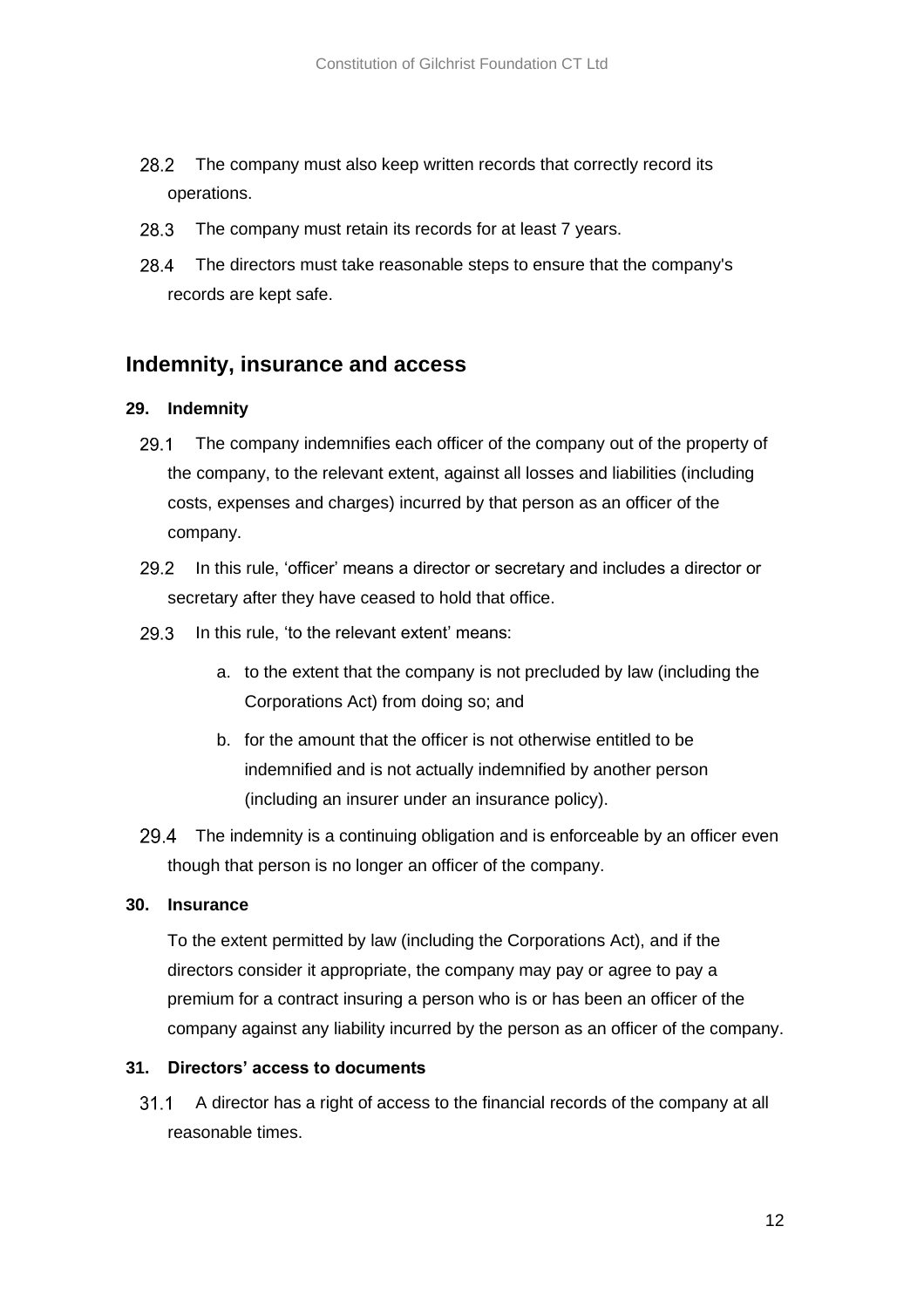- If the directors agree, the company must give a director or former director  $31.2$ access to:
	- a. certain documents, including documents provided for or available to the directors; and
	- b. any other documents referred to in those documents.

# <span id="page-15-0"></span>**Winding up**

### <span id="page-15-1"></span>**32. Surplus property not to be distributed to members**

If the company is wound up, any surplus property must not be distributed to a member or a former member of the company.

### <span id="page-15-2"></span>**33. Distribution of surplus property**

- $33.1$ Any surplus property that remains after the company is wound up must be distributed to a not-for-profit entity which prohibits the distribution of any surplus property to its members to at least the same extent as the company.
- 33.2 The decision as to the entity to be given the surplus property is to be made by a special resolution of the members at or before the time of winding up.

### <span id="page-15-3"></span>**Definitions and interpretation**

### <span id="page-15-4"></span>**34. Definitions**

| In this constitution:                       |                                                                                                                                               |
|---------------------------------------------|-----------------------------------------------------------------------------------------------------------------------------------------------|
| company                                     | means Gilchrist Foundation CT Ltd                                                                                                             |
| Corporations Act                            | means the Corporations Act 2001 (Cth)                                                                                                         |
| <i>initial member</i>                       | means a person who is named in the application for<br>registration of the company, with their consent, as a<br>proposed member of the company |
| <b>ITTA Community</b><br>Responsible Person | 1 an individual who:<br>performs a significant public function;<br>$2^{\circ}$                                                                |
|                                             | 3 is a member of a professional body having a<br>code of ethics or rules of conduct;                                                          |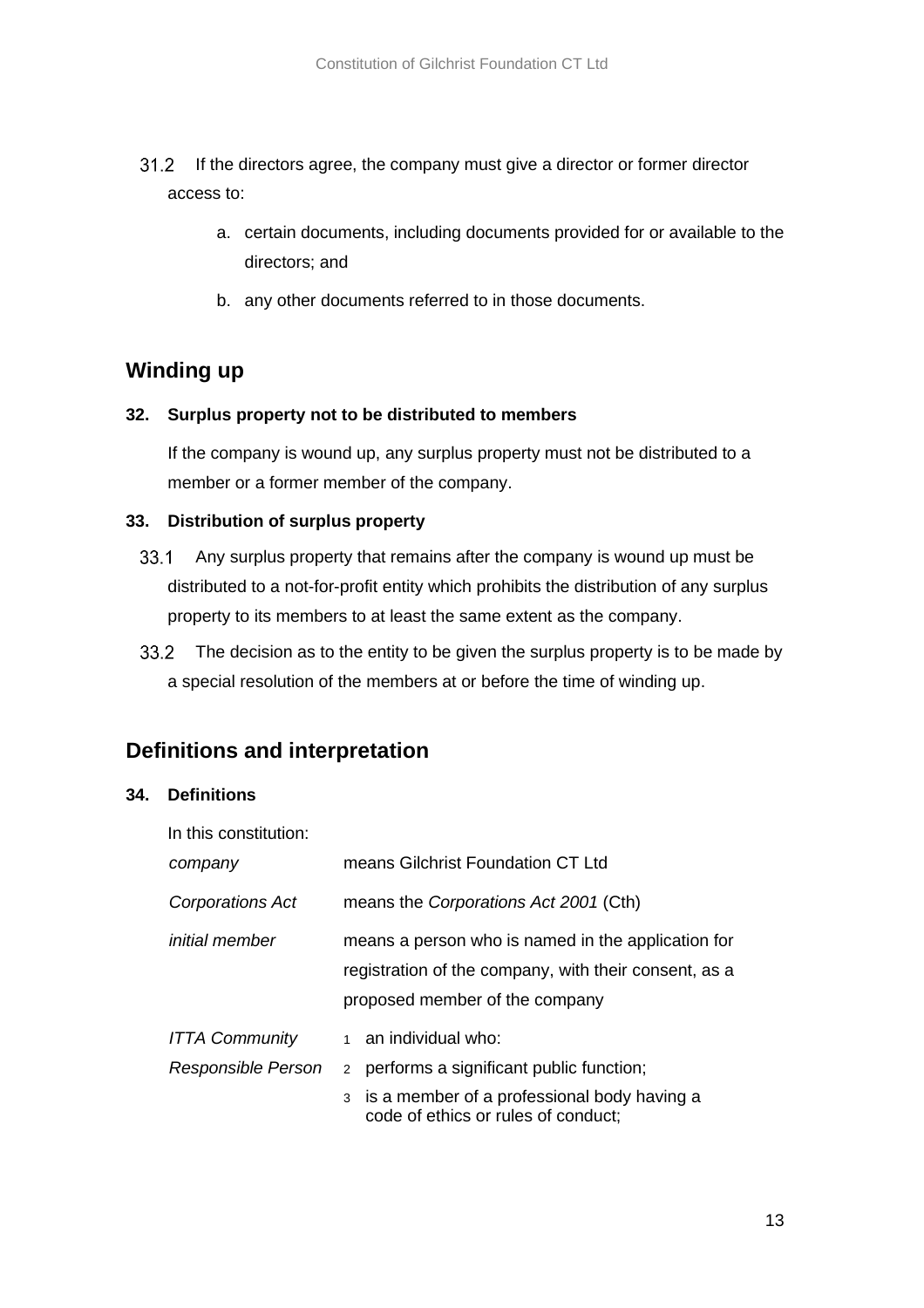- 4 is officially charged with spiritual functions by a religious institution;
	- 5 is a director of a company whose shares are listed on the Australian Securities Exchange;
	- 6 has received formal recognition from government for services to the community;
	- 7 is an individual before whom a statutory declaration may be made; or
	- 8 is approved as a Responsible Person by the Commissioner.
- *surplus property* means any property of the company that remain after paying all debts and other liabilities of the company, including the costs of winding up.

A word or expression that is defined in the Corporations Act or used in that Act and covering the same subject, has the same meaning as in this constitution.

### <span id="page-16-0"></span>**35. Reading this constitution with the Corporations Act**

 $35.1$ The replaceable rules set out in the Corporations Act do not apply to the company.

#### <span id="page-16-1"></span>**36. Interpretation**

In this constitution:

- a. the words 'including', 'for example', or similar expressions mean that there may be more inclusions or examples than those mentioned after that expression;
- reference to an Act includes every amendment, re-enactment, or replacement of that Act and any subordinate legislation made under that Act (such as regulations);
- a reference to a person holding or occupying a particular office or position is a reference to any person who occupies or performs the duties of that office or position;
- d. unless the contrary intention appears:
	- i) reference to a person includes a corporation, trust, partnership, unincorporated body, government and local authority or agency, or other entity whether or not it comprises a separate legal entity;